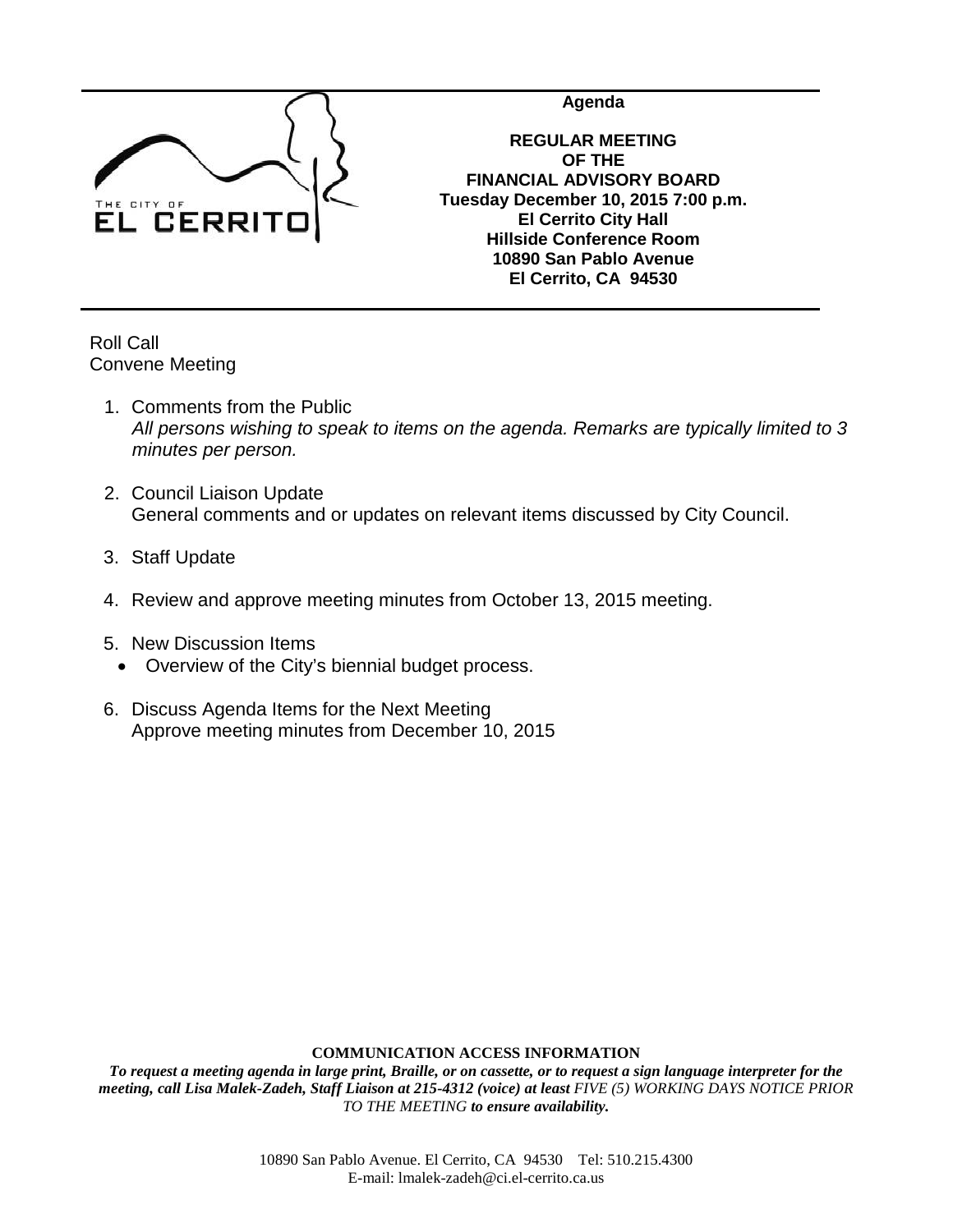

**REGULAR MEETING OF THE FINANCIAL ADVISORY BOARD Tuesday October 13, 2015, 7:00 p.m. El Cerrito City Hall Hillside Conference Room 10890 San Pablo Avenue El Cerrito, CA 94530**

**Minutes**

Vice Chairperson Bartke convened the Financial Advisory Board meeting at 7:00 p.m.

- Roll Call: Present: Boardmembers Kronenberg, Bartke, Patterson and Crump present. Absent: Vranich Staff Liaison Present: Lisa Malek-Zadeh
	- 1. Comments from the Public No members of the public present.
	- 2. Council Liaison Update Council Liaison not present
	- 3. Staff update No updates.
	- **4.** Review and approve meeting minutes from June 9, 2015 and September 8, 2015 meeting Meeting minutes of June 9 and September 8, 2015 approved unanimously with changes.
	- 5. New Discussion Items

Annual review of Comprehensive Financial and Investment Policies (Attachment: Draft policy with proposed revisions November 2013) A new version of the policy was provided that included changes previously approved by FAB. FAB reviewed and discussed proposed changes. FAB also reviewed both polices and discussed the requirement for an annual review of the policies. FAB determined they would continue with the annual review and staff would bring the changes to City Council annually for adoption.

The changes approved at this meeting will be included in the staff report and recommended for Council approval in November or December.

## **COMMUNICATION ACCESS INFORMATION**

*To request a meeting agenda in large print, Braille, or on cassette, or to request a sign language interpreter for the meeting, call Lisa Malek-Zadeh, Staff Liaison at 215-4312 (voice) at least FIVE (5) WORKING DAYS NOTICE PRIOR TO THE MEETING to ensure availability.*